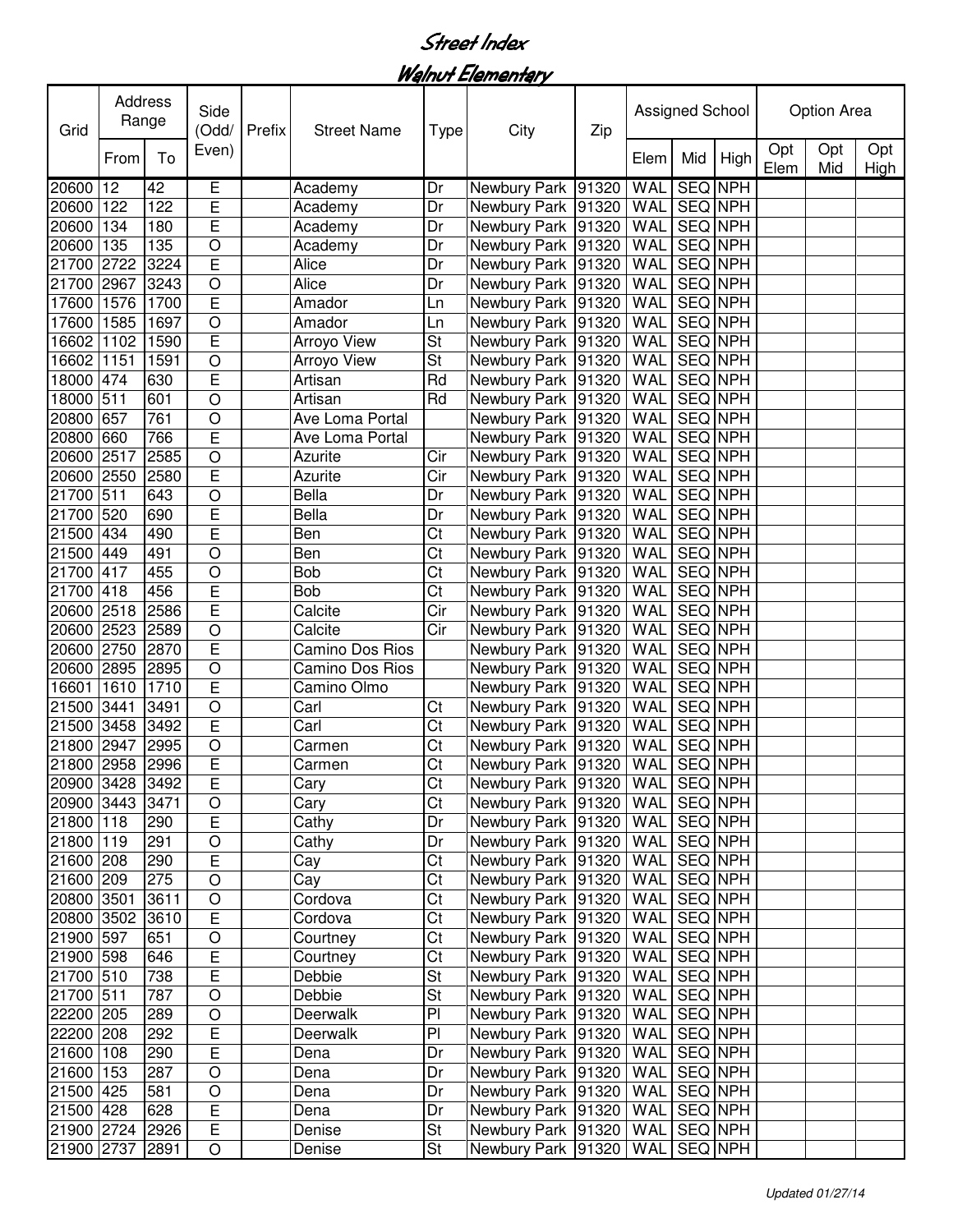Walnut Elementary

| Grid            | Address<br>Range |      | Side<br>(Odd/  | Prefix | <b>Street Name</b>  | Type                     | City                           | Zip | <b>Assigned School</b> |                |      | Option Area |            |             |
|-----------------|------------------|------|----------------|--------|---------------------|--------------------------|--------------------------------|-----|------------------------|----------------|------|-------------|------------|-------------|
|                 | From             | To   | Even)          |        |                     |                          |                                |     | Elem                   | Mid            | High | Opt<br>Elem | Opt<br>Mid | Opt<br>High |
| 21900           | 2883             | 2889 | O              |        | Denise              | Ct                       | Newbury Park 91320             |     | <b>WAL</b>             | <b>SEQ NPH</b> |      |             |            |             |
| 21800           | 116              | 290  | $\mathsf E$    |        | Devia               | Dr                       | Newbury Park 91320             |     | WAL                    | <b>SEQ NPH</b> |      |             |            |             |
| 21800           | 117              | 291  | $\circ$        |        | Devia               | Dr                       | Newbury Park 91320             |     | WAL                    | <b>SEQ NPH</b> |      |             |            |             |
| 21800           | 2950             | 2990 | $\overline{E}$ |        | Diana               | Ct                       | Newbury Park 91320             |     | WAL                    | SEQ NPH        |      |             |            |             |
| 21800           | 2951             | 2991 | $\circ$        |        | Diana               | Ct                       | Newbury Park 91320             |     | <b>WAL</b>             | SEQ NPH        |      |             |            |             |
| 21800           | 120              | 290  | $\overline{E}$ |        | Dorena              | Dr                       | Newbury Park 91320             |     | WAL                    | SEQ NPH        |      |             |            |             |
| 21800           | 125              | 291  | $\circ$        |        | Dorena              | Dr                       | Newbury Park 91320             |     | WAL                    | SEQ NPH        |      |             |            |             |
| 21700           | 494              | 678  | $\mathsf E$    |        | Dorena              | Dr                       | Newbury Park 91320             |     | WAL                    | SEQ NPH        |      |             |            |             |
| 21700           | 495              | 661  | $\circ$        |        | Dorena              | Dr                       | Newbury Park 91320             |     | WAL                    | SEQ NPH        |      |             |            |             |
| 22200           | 204              | 288  | $\mathsf E$    |        | Eagleview           | P <sub>1</sub>           | Newbury Park 91320             |     | WAL                    | SEQ NPH        |      |             |            |             |
| 22200           | 207              | 291  | $\circ$        |        | Eagleview           | $\overline{P}$           | Newbury Park 91320             |     | WAL                    | SEQ NPH        |      |             |            |             |
| 21900 2983      |                  | 3007 | $\circ$        |        | Elinor              | $\overline{\text{Ct}}$   | Newbury Park 91320             |     | WAL                    | <b>SEQ NPH</b> |      |             |            |             |
| 22100 2608      |                  | 2750 | E              |        | Elmira              | $\overline{\mathsf{St}}$ | Newbury Park 91320             |     | WAL                    | SEQ NPH        |      |             |            |             |
| 22100 2609      |                  | 2751 | $\circ$        |        | Elmira              | $\overline{\mathsf{St}}$ | Newbury Park 91320             |     | WAL                    | SEQ NPH        |      |             |            |             |
| 20600           | 908              | 908  | E              |        | Estates             | Dr                       | Newbury Park 91320             |     | WAL                    | SEQ NPH        |      |             |            |             |
| 20600 915       |                  | 915  | $\circ$        |        | Estates             | Dr                       | Newbury Park 91320             |     | WAL                    | <b>SEQ NPH</b> |      |             |            |             |
| 20600           | 1033             | 1033 | E              |        | Estates             | Dr                       | Newbury Park 91320             |     | WAL                    | <b>SEQ NPH</b> |      |             |            |             |
| 20900           | 3428             | 3492 | $\overline{E}$ |        | Ethel               | Ct                       | Newbury Park 91320             |     | WAL                    | SEQ NPH        |      |             |            |             |
| 20900           | 3443             | 3491 | $\circ$        |        | Ethel               | Ct                       | Newbury Park 91320             |     | WAL                    | SEQ NPH        |      |             |            |             |
| 20900           | 3256             | 3500 | $\overline{E}$ |        | Frankie             | Dr                       | Newbury Park 91320             |     | WAL                    | SEQ NPH        |      |             |            |             |
| 20900           | 3257             | 3499 | O              |        | Frankie             | Dr                       | Newbury Park 91320             |     | WAL                    | SEQ NPH        |      |             |            |             |
| 21700           | 3150             | 3242 | $\mathsf E$    |        | Gerald              | Dr                       | Newbury Park 91320             |     | <b>WAL</b>             | SEQ NPH        |      |             |            |             |
| 21700           | 3151             | 3249 | $\circ$        |        | Gerald              | Dr                       | Newbury Park 91320             |     | WAL                    | SEQ NPH        |      |             |            |             |
| 21500 3266      |                  | 3538 | $\overline{E}$ |        | Gerald              | Dr                       | Newbury Park 91320             |     | WAL                    | <b>SEQ NPH</b> |      |             |            |             |
| 21500           | 3375             | 3517 | $\circ$        |        | Gerald              | Dr                       | Newbury Park 91320             |     | WAL                    | SEQ NPH        |      |             |            |             |
| 20900           | 609              | 817  | $\circ$        |        | Gerst               | Dr                       | Newbury Park 91320             |     | WAL                    | <b>SEQ NPH</b> |      |             |            |             |
| 20900 610       |                  | 818  | $\mathsf E$    |        | Gerst               | Dr                       | Newbury Park 91320             |     | WAL                    | SEQ NPH        |      |             |            |             |
| 21900 554       |                  | 626  | $\overline{E}$ |        | Gilbert             | St                       | Newbury Park 91320             |     | WAL                    | SEQ NPH        |      |             |            |             |
| 21900 555       |                  | 627  | $\circ$        |        | Gilbert             | St                       | Newbury Park 91320             |     | WAL                    | SEQ NPH        |      |             |            |             |
| 17600           | 1566             | 1682 | $\mathsf E$    |        | Glenbrock           | Ln                       | Newbury Park 91320             |     | WAL                    | SEQ NPH        |      |             |            |             |
| 17600 1573      |                  | 1669 | $\bigcirc$     |        | Glenbrock           | Ln                       | Newbury Park   91320   WAL     |     |                        | <b>SEQ NPH</b> |      |             |            |             |
| 20900 3257 3499 |                  |      | $\bigcirc$     |        | Gloria              | Dr                       | Newbury Park 91320 WAL SEQ NPH |     |                        |                |      |             |            |             |
| 20900 3412      |                  | 3500 | $\overline{E}$ |        | Gloria              | Dr                       | Newbury Park   91320   WAL     |     |                        | SEQ NPH        |      |             |            |             |
| 20500 3101      |                  | 3475 | $\bigcirc$     |        | Grande Vista        | Dr                       | Newbury Park 91320             |     | <b>WAL</b>             | SEQ NPH        |      |             |            |             |
| 17600 794       |                  | 822  | $\overline{E}$ |        | <b>Green Valley</b> | Dr                       | Newbury Park 91320             |     | <b>WAL</b>             | SEQ NPH        |      |             |            |             |
| 17600 795       |                  | 827  | $\circ$        |        | <b>Green Valley</b> | Dr                       | Newbury Park 91320             |     | <b>WAL</b>             | SEQ NPH        |      |             |            |             |
| 16603 2001      |                  | 2049 | $\circ$        |        | Harrier             | Ct                       | Newbury Park 91320             |     | WAL                    | <b>SEQ NPH</b> |      |             |            |             |
| 16603 2012      |                  | 2044 | $\overline{E}$ |        | Harrier             | $\overline{\text{C}t}$   | Newbury Park 91320             |     | WAL                    | SEQ NPH        |      |             |            |             |
| 21800 2950      |                  | 2990 | $\mathsf E$    |        | Helen               | $\overline{\text{C}t}$   | Newbury Park 91320             |     | WAL                    | SEQ NPH        |      |             |            |             |
| 21800 2951      |                  | 2991 | O              |        | Helen               | $\overline{\text{C}t}$   | Newbury Park 91320             |     | <b>WAL</b>             | SEQ NPH        |      |             |            |             |
| 21600 207       |                  | 291  | $\bigcirc$     |        | Henry               | Dr                       | Newbury Park 91320             |     | WAL                    | SEQ NPH        |      |             |            |             |
| 21600 230       |                  | 290  | $\mathsf E$    |        | Henry               | Dr                       | Newbury Park 91320             |     | WAL                    | SEQ NPH        |      |             |            |             |
| 21500 3303      |                  | 3473 | $\bigcirc$     |        | Henry               | Dr                       | Newbury Park 91320             |     | <b>WAL</b>             | SEQ NPH        |      |             |            |             |
| 21500 3304      |                  | 3490 | $\mathsf E$    |        | Henry               | Dr                       | Newbury Park 91320             |     | WAL                    | SEQ NPH        |      |             |            |             |
| 16602 1530      |                  | 1548 | $\mathsf E$    |        | Hidden Meadow       | Ct                       | Newbury Park   91320           |     | WAL                    | SEQ NPH        |      |             |            |             |
| 16602 1535      |                  | 1541 | $\bigcirc$     |        | Hidden Meadow       | Ct                       | Newbury Park   91320           |     | WAL                    | SEQ NPH        |      |             |            |             |
| 18100 1710      |                  | 1898 | $\mathsf E$    | W      | Hillcrest           | Dr                       | Newbury Park 91320             |     | WAL                    | SEQ NPH        |      |             |            |             |
| 18000 1900      |                  | 2198 | $\circ$        | W      | Hillcrest           | Dr                       | Newbury Park 91320             |     | WAL                    | <b>SEQ NPH</b> |      |             |            |             |
| 18000 1900      |                  | 2198 | $\mathsf E$    | W      | Hillcrest           | Dr                       | Newbury Park 91320             |     | WAL                    | SEQ NPH        |      |             |            |             |
| 17900 2434      |                  | 2434 | $\overline{E}$ | W      | Hillcrest           | Dr                       | Newbury Park 91320             |     | WAL                    | SEQ NPH        |      |             |            |             |
| 18100 1710      |                  | 1898 | O              | W      | Hillcrest           | Dr                       | Newbury Park 91320             |     | <b>WAL</b>             | SEQ NPH        |      |             |            |             |
|                 |                  |      |                |        |                     |                          |                                |     |                        |                |      |             |            |             |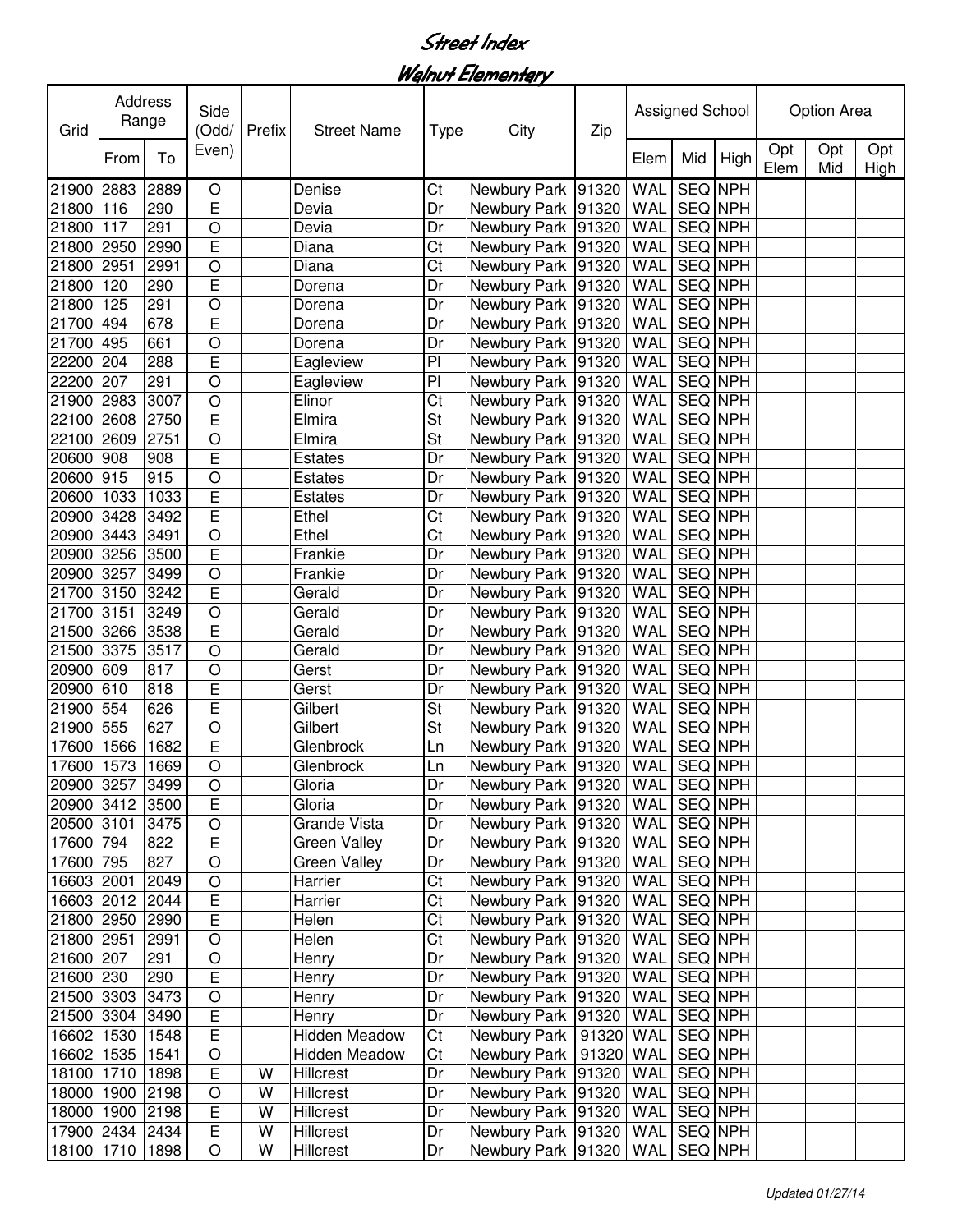Walnut Elementary

| Grid            | Address<br>Range |      | Side<br>(Odd/  | Prefix | <b>Street Name</b> | Type                     | City                           | Zip | <b>Assigned School</b> |                |      | Option Area |            |             |  |
|-----------------|------------------|------|----------------|--------|--------------------|--------------------------|--------------------------------|-----|------------------------|----------------|------|-------------|------------|-------------|--|
|                 | From             | To   | Even)          |        |                    |                          |                                |     | Elem                   | Mid            | High | Opt<br>Elem | Opt<br>Mid | Opt<br>High |  |
| 20600           | 100              | 298  | $\mathsf E$    |        | Hilliard           | Lane                     | Newbury Park   91320           |     | <b>WAL</b>             | <b>SEQ NPH</b> |      |             |            |             |  |
| 20600           | 101              | 299  | $\circ$        |        | Hilliard           | Lane                     | Newbury Park   91320           |     | WAL                    | <b>SEQ NPH</b> |      |             |            |             |  |
| 22100           | 108              | 342  | $\overline{E}$ |        | Hiram              | Ave                      | Newbury Park 91320             |     | WAL                    | <b>SEQ NPH</b> |      |             |            |             |  |
| 22100           | 109              | 343  | O              |        | Hiram              | Ave                      | Newbury Park 91320             |     | WAL                    | SEQ NPH        |      |             |            |             |  |
| 16602           | 1405             | 1527 | $\circ$        |        | Honey Creek        | Ct                       | Newbury Park 91320             |     | WAL                    | SEQ NPH        |      |             |            |             |  |
| 16602           | 1418             | 1528 | $\mathsf E$    |        | Honey Creek        | Ct                       | Newbury Park 91320             |     | WAL                    | SEQ NPH        |      |             |            |             |  |
| 21500           | 462              | 490  | $\overline{E}$ |        | Jeanne             | Ct                       | Newbury Park 91320             |     | WAL                    | SEQ NPH        |      |             |            |             |  |
| 21500           | 463              | 491  | $\circ$        |        | Jeanne             | Ct                       | Newbury Park 91320             |     | WAL                    | SEQ NPH        |      |             |            |             |  |
| 21500           | 305              | 599  | $\circ$        |        | Jenny              | Dr                       | Newbury Park 91320             |     | WAL                    | <b>SEQ NPH</b> |      |             |            |             |  |
| 21500           | 330              | 580  | $\mathsf E$    |        | Jenny              | Dr                       | Newbury Park 91320             |     | WAL                    | <b>SEQ NPH</b> |      |             |            |             |  |
| 20900           | 615              | 899  | $\circ$        |        | Jenny              | Dr                       | Newbury Park 91320             |     | WAL                    | SEQ NPH        |      |             |            |             |  |
| 20900           | 758              | 784  | E              |        | Jenny              | Dr                       | Newbury Park 91320             |     | WAL                    | <b>SEQ NPH</b> |      |             |            |             |  |
| 21700           | 506              | 790  | E              |        | Kitty              | $\overline{\mathsf{St}}$ | Newbury Park 91320             |     | WAL                    | SEQ NPH        |      |             |            |             |  |
| 21700           | 507              | 777  | $\circ$        |        | Kitty              | $\overline{\mathsf{St}}$ | Newbury Park 91320             |     | WAL                    | SEQ NPH        |      |             |            |             |  |
| 22100           | 2606             | 2762 | E              |        | Lander             | $\overline{\text{Ct}}$   | Newbury Park 91320             |     | WAL                    | SEQ NPH        |      |             |            |             |  |
| 22100           | 2607             | 2753 | $\circ$        |        | Lander             | $\overline{\text{Ct}}$   | Newbury Park 91320             |     | WAL                    | <b>SEQ NPH</b> |      |             |            |             |  |
| 20600           | 601              | 1399 | $\circ$        |        | Lawrence           | Dr                       | Newbury Park 91320             |     | WAL                    | <b>SEQ NPH</b> |      |             |            |             |  |
| 20900           | 3289             | 3491 | $\circ$        |        | Lesser             | Dr                       | Newbury Park 91320             |     | WAL                    | SEQ NPH        |      |             |            |             |  |
| 20900           | 3388             | 3490 | $\overline{E}$ |        | Lesser             | Dr                       | Newbury Park 91320             |     | WAL                    | <b>SEQ NPH</b> |      |             |            |             |  |
| 20800           | 3509             | 3721 | $\circ$        |        | Lesser             | Dr                       | Newbury Park 91320             |     | WAL                    | <b>SEQ NPH</b> |      |             |            |             |  |
| 20900           | 3428             | 3470 | $\mathsf E$    |        | Lily               | Ct                       | Newbury Park 91320             |     | WAL                    | SEQ NPH        |      |             |            |             |  |
| 20900           | 3443             | 3499 | $\circ$        |        | Lily               | Ct                       | Newbury Park 91320             |     | WAL                    | SEQ NPH        |      |             |            |             |  |
| 21700           | 3007             | 3091 | $\circ$        |        | Lisa               | Ct                       | Newbury Park 91320             |     | WAL                    | SEQ NPH        |      |             |            |             |  |
| 21700           | 3008             | 3090 | $\overline{E}$ |        | Lisa               | Ct                       | Newbury Park 91320             |     | WAL                    | <b>SEQ NPH</b> |      |             |            |             |  |
| 21000           | 625              | 863  | $\circ$        |        | Lois               | Ave                      | Newbury Park 91320             |     | WAL                    | SEQ NPH        |      |             |            |             |  |
| 21000           | 640              | 818  | $\mathsf E$    |        | Lois               | Ave                      | Newbury Park 91320             |     | WAL                    | SEQ NPH        |      |             |            |             |  |
| 21500           | 506              | 596  | $\mathsf E$    |        | Louis              | Dr                       | Newbury Park 91320             |     | WAL                    | SEQ NPH        |      |             |            |             |  |
| 21500           | 507              | 589  | $\circ$        |        | Louis              | Dr                       | Newbury Park 91320             |     | WAL                    | SEQ NPH        |      |             |            |             |  |
| 21500           | 3421             | 3497 | $\circ$        |        | Louis              | Dr                       | Newbury Park 91320             |     | WAL                    | SEQ NPH        |      |             |            |             |  |
| 21500           | 3422             | 3496 | $\mathsf E$    |        | Louis              | Dr                       | Newbury Park 91320             |     | WAL                    | SEQ NPH        |      |             |            |             |  |
| 22100 74        |                  | 338  | E              |        | Lupe               | Ave                      | Newbury Park   91320   WAL     |     |                        | SEQ NPH        |      |             |            |             |  |
| 22100 75        |                  | 339  | $\overline{O}$ |        | Lupe               | Ave                      | Newbury Park 91320 WAL SEQ NPH |     |                        |                |      |             |            |             |  |
| 21700 3100 3198 |                  |      | $\overline{E}$ |        | Lynn               | Ct                       | Newbury Park   91320   WAL     |     |                        | SEQ NPH        |      |             |            |             |  |
| 21700 3101      |                  | 3199 | $\bigcirc$     |        | Lynn               | $\overline{\text{C}t}$   | Newbury Park 91320             |     | <b>WAL</b>             | SEQ NPH        |      |             |            |             |  |
| 16603 2016      |                  | 2056 | $\mathsf E$    |        | Magpie             | $\overline{\text{C}t}$   | Newbury Park 91320             |     | <b>WAL</b>             | <b>SEQ NPH</b> |      |             |            |             |  |
| 16603 2021      |                  | 2053 | $\circ$        |        | Magpie             | $\overline{\text{C}t}$   | Newbury Park 91320             |     | <b>WAL</b>             | <b>SEQ NPH</b> |      |             |            |             |  |
| 20800 627       |                  | 635  | $\circ$        |        | Malaga             | $\overline{\text{C}t}$   | Newbury Park 91320             |     | WAL                    | <b>SEQ NPH</b> |      |             |            |             |  |
| 20800 628       |                  | 636  | $\overline{E}$ |        | Malaga             | $\overline{\text{C}t}$   | Newbury Park 91320             |     | WAL                    | SEQ NPH        |      |             |            |             |  |
| 20900 608       |                  | 818  | $\mathsf E$    |        | Malat              | Dr                       | Newbury Park 91320             |     | <b>WAL</b>             | SEQ NPH        |      |             |            |             |  |
| 20900 647       |                  | 817  | O              |        | Malat              | Dr                       | Newbury Park 91320             |     | <b>WAL</b>             | SEQ NPH        |      |             |            |             |  |
| 20600           | 1300             | 1898 | $\overline{E}$ |        | Marian             | <b>St</b>                | Newbury Park 91320             |     | WAL                    | SEQ NPH        |      |             |            |             |  |
| 20600           | 1301             | 1899 | $\bigcirc$     |        | Marian             | <b>St</b>                | Newbury Park 91320             |     | WAL                    | SEQ NPH        |      |             |            |             |  |
| 21700 563       |                  | 687  | $\circ$        |        | Martha             | Dr                       | Newbury Park 91320             |     | WAL                    | SEQ NPH        |      |             |            |             |  |
| 21700 588       |                  | 694  | $\mathsf E$    |        | Martha             | Dr                       | Newbury Park 91320             |     | WAL                    | SEQ NPH        |      |             |            |             |  |
| 20900 3428      |                  | 3492 | $\mathsf E$    |        | Melvin             | Ct                       | Newbury Park 91320             |     | WAL                    | SEQ NPH        |      |             |            |             |  |
| 20900 3443      |                  | 3491 | $\circ$        |        | Melvin             | Ct                       | Newbury Park 91320             |     | WAL                    | SEQ NPH        |      |             |            |             |  |
| 17600 1602      |                  | 1602 | $\mathsf E$    |        | Mendocino          | Ln                       | Newbury Park 91320             |     | WAL                    | SEQ NPH        |      |             |            |             |  |
| 17600 1607      |                  | 1671 | $\bigcirc$     |        | Mendocino          | Ln                       | Newbury Park 91320             |     | <b>WAL</b>             | SEQ NPH        |      |             |            |             |  |
| 22200 2198      |                  | 2548 | $\overline{E}$ |        | Michael            | Dr                       | Newbury Park 91320             |     | WAL                    | SEQ NPH        |      |             |            |             |  |
| 22200 2199 2549 |                  |      | $\bigcirc$     |        | Michael            | Dr                       | Newbury Park 91320             |     | <b>WAL</b>             | SEQ NPH        |      |             |            |             |  |
| 22100 2550      |                  | 2848 | E              |        | Michael            | Dr                       | Newbury Park 91320             |     | WAL                    | SEQ NPH        |      |             |            |             |  |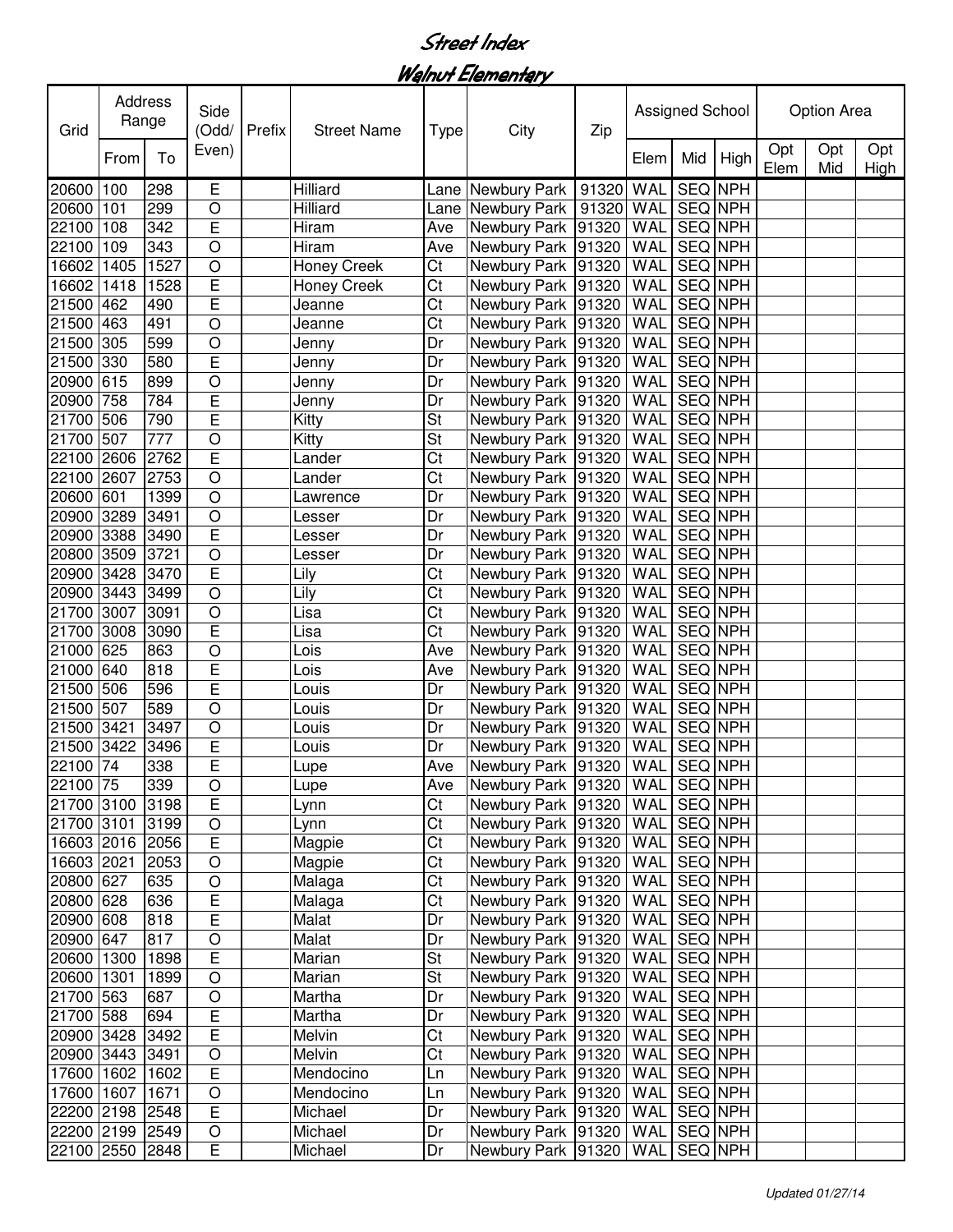Walnut Elementary

| Grid            | Address<br>Range |      | Side<br>(Odd/  | Prefix | <b>Street Name</b> | Type                     | City                           | Zip | <b>Assigned School</b> |                |      | Option Area |            |             |  |
|-----------------|------------------|------|----------------|--------|--------------------|--------------------------|--------------------------------|-----|------------------------|----------------|------|-------------|------------|-------------|--|
|                 | From             | To   | Even)          |        |                    |                          |                                |     | Elem                   | Mid            | High | Opt<br>Elem | Opt<br>Mid | Opt<br>High |  |
| 22100           | 2551             | 2849 | O              |        | Michael            | Dr                       | Newbury Park 91320             |     | WAL                    | <b>SEQ NPH</b> |      |             |            |             |  |
| 21800 2900      |                  | 3198 | $\overline{E}$ |        | Michael            | Dr                       | Newbury Park 91320             |     | WAL                    | <b>SEQ NPH</b> |      |             |            |             |  |
| 21800           | 2901             | 3199 | $\circ$        |        | Michael            | Dr                       | Newbury Park 91320             |     | WAL                    | SEQ NPH        |      |             |            |             |  |
| 21600           | 3200             | 3498 | $\overline{E}$ |        | Michael            | Dr                       | Newbury Park 91320             |     | WAL                    | SEQ NPH        |      |             |            |             |  |
| 21600           | 3201             | 3499 | $\circ$        |        | Michael            | Dr                       | Newbury Park 91320             |     | WAL                    | SEQ NPH        |      |             |            |             |  |
| 21800           | 2951             | 2991 | $\circ$        |        | Molly              | Ct                       | Newbury Park 91320             |     | WAL                    | SEQ NPH        |      |             |            |             |  |
| 21800           | 2954             | 2996 | $\overline{E}$ |        | Molly              | Ct                       | Newbury Park 91320             |     | WAL                    | SEQ NPH        |      |             |            |             |  |
| 21800           | 258              | 296  | $\mathsf E$    |        | Nellie             | Ct                       | Newbury Park 91320             |     | WAL                    | SEQ NPH        |      |             |            |             |  |
| 21800           | 261              | 293  | $\circ$        |        | Nellie             | Ct                       | Newbury Park 91320             |     | WAL                    | <b>SEQ NPH</b> |      |             |            |             |  |
| 21900           | 550              | 662  | $\mathsf E$    |        | Nicole             | Dr                       | Newbury Park 91320             |     | WAL                    | <b>SEQ NPH</b> |      |             |            |             |  |
| 21900           | 551              | 611  | $\circ$        |        | Nicole             | Dr                       | Newbury Park 91320             |     | WAL                    | SEQ NPH        |      |             |            |             |  |
| 16603           | 1639             | 1687 | $\circ$        |        | Nutcracker         | Ct                       | Newbury Park 91320             |     | WAL                    | <b>SEQ NPH</b> |      |             |            |             |  |
| 16603           | 1650             | 1686 | E              |        | Nutcracker         | $\overline{\text{Ct}}$   | Newbury Park 91320             |     | WAL                    | SEQ NPH        |      |             |            |             |  |
| 21000 3100      |                  | 3299 | $\circ$        |        | Old Conejo         | $\overline{Rd}$          | Newbury Park 91320             |     | WAL                    | <b>SEQ NPH</b> |      |             |            |             |  |
| 21000           | 3100             | 3299 | E              |        | Old Conejo         | $\overline{Rd}$          | Newbury Park 91320             |     | WAL                    | <b>SEQ NPH</b> |      |             |            |             |  |
| 20900 3300      |                  | 3498 | E              |        | Old Conejo         | Rd                       | Newbury Park 91320             |     | WAL                    | <b>SEQ NPH</b> |      |             |            |             |  |
| 21000           | 3301             | 3399 | $\circ$        |        | Old Conejo         | Rd                       | Newbury Park 91320             |     | WAL                    | <b>SEQ NPH</b> |      |             |            |             |  |
| 20800           | 3500             | 3598 | $\mathsf E$    |        | Old Conejo         | Rd                       | Newbury Park 91320             |     | WAL                    | SEQ NPH        |      |             |            |             |  |
| 16601           | 1500             | 1580 | E              |        | Pachino            | Cir                      | Newbury Park 91320             |     | WAL                    | <b>SEQ NPH</b> |      |             |            |             |  |
| 20800           | 624              | 766  | E              |        | Paseo Montecito    |                          | Newbury Park 91320             |     | WAL                    | <b>SEQ NPH</b> |      |             |            |             |  |
| 20800           | 625              | 759  | O              |        | Paseo Montecito    |                          | Newbury Park 91320             |     | WAL                    | SEQ NPH        |      |             |            |             |  |
| 16603           | 609              | 1111 | $\circ$        |        | Rancho Conejo      | <b>Blvd</b>              | Newbury Park 91320             |     | WAL                    | SEQ NPH        |      |             |            |             |  |
| 21700           | 510              | 676  | $\overline{E}$ |        | Randy              | Dr                       | Newbury Park 91320             |     | WAL                    | SEQ NPH        |      |             |            |             |  |
| 21700           | 521              | 691  | $\circ$        |        | Randy              | Dr                       | Newbury Park 91320             |     | WAL                    | <b>SEQ NPH</b> |      |             |            |             |  |
| 16603           | 1743             | 1843 | $\circ$        |        | Red Robin          | P <sub>1</sub>           | Newbury Park 91320             |     | WAL                    | SEQ NPH        |      |             |            |             |  |
| 16603           | 1750             | 1886 | $\mathsf E$    |        | <b>Red Robin</b>   | PI                       | Newbury Park 91320             |     | WAL                    | SEQ NPH        |      |             |            |             |  |
| 22100           | 108              | 290  | $\mathsf E$    |        | Redfield           | Ave                      | Newbury Park 91320             |     | WAL                    | SEQ NPH        |      |             |            |             |  |
| 22100           | 109              | 191  | $\circ$        |        | Redfield           | Ave                      | Newbury Park 91320             |     | WAL                    | SEQ NPH        |      |             |            |             |  |
| 20800 456       |                  | 456  | $\mathsf E$    | N      | Reino              | Rd                       | Newbury Park   91320           |     | WAL                    | SEQ NPH        |      |             |            |             |  |
| 16603           | 1882             | 2086 | E              |        | Roadrunner         | Ave                      | Newbury Park 91320             |     | WAL                    | SEQ NPH        |      |             |            |             |  |
| 16603 1935 2087 |                  |      | $\circ$        |        | Roadrunner         | Ave                      | Newbury Park 91320   WAL       |     |                        | <b>SEQ NPH</b> |      |             |            |             |  |
| 21900 2717 2815 |                  |      | $\bigcirc$     |        | Rodney             | $\overline{\mathsf{St}}$ | Newbury Park 91320 WAL SEQ NPH |     |                        |                |      |             |            |             |  |
| 20600 100       |                  | 298  | $\overline{E}$ |        | Roth               | $\overline{\text{C}t}$   | Newbury Park   91320   WAL     |     |                        | SEQ NPH        |      |             |            |             |  |
| 20600 101       |                  | 299  | $\bigcirc$     |        | Roth               | Ct                       | Newbury Park 91320             |     | <b>WAL</b>             | SEQ NPH        |      |             |            |             |  |
| 20600 100       |                  | 398  | $\mathsf E$    |        | <b>Ruby</b>        | Dr                       | Newbury Park 91320             |     | <b>WAL</b>             | SEQ NPH        |      |             |            |             |  |
| 20600 101       |                  | 199  | $\circ$        |        | Ruby               | Dr                       | Newbury Park 91320             |     | <b>WAL</b>             | SEQ NPH        |      |             |            |             |  |
| 20900 647       |                  | 817  | $\circ$        |        | Rudman             | Dr                       | Newbury Park 91320             |     | <b>WAL</b>             | <b>SEQ NPH</b> |      |             |            |             |  |
| 20900 656       |                  | 818  | $\overline{E}$ |        | Rudman             | Dr                       | Newbury Park 91320             |     | WAL                    | SEQ NPH        |      |             |            |             |  |
| 20900 630       |                  | 900  | $\mathsf E$    |        | Ruth               | Dr                       | Newbury Park 91320             |     | <b>WAL</b>             | SEQ NPH        |      |             |            |             |  |
| 20900 649       |                  | 817  | $\circ$        |        | Ruth               | Dr                       | Newbury Park 91320             |     | WAL                    | SEQ NPH        |      |             |            |             |  |
| 17600 796       |                  | 816  | $\mathsf E$    |        | San Carlos         | Dr                       | Newbury Park 91320             |     | WAL                    | SEQ NPH        |      |             |            |             |  |
| 17600 801       |                  | 817  | $\circ$        |        | San Carlos         | Dr                       | Newbury Park 91320             |     | WAL                    | SEQ NPH        |      |             |            |             |  |
| 17600 802       |                  | 822  | $\mathsf E$    |        | San Simeon         | Dr                       | Newbury Park 91320             |     | WAL                    | SEQ NPH        |      |             |            |             |  |
| 17600 807       |                  | 827  | $\bigcirc$     |        | San Simeon         | Dr                       | Newbury Park 91320             |     | WAL                    | SEQ NPH        |      |             |            |             |  |
| 16603 1644      |                  | 1690 | $\mathsf E$    |        | Sapphire Dragon    | St                       | Newbury Park 91320             |     | WAL                    | SEQ NPH        |      |             |            |             |  |
| 16603           | 1665             | 1665 | $\bigcirc$     |        | Sapphire Dragon    | St                       | Newbury Park 91320             |     | WAL                    | SEQ NPH        |      |             |            |             |  |
| 21800 2950      |                  | 2990 | $\mathsf E$    |        | Sarah              | Ct                       | Newbury Park 91320             |     | WAL                    | SEQ NPH        |      |             |            |             |  |
| 21800 2951      |                  | 2981 | $\bigcirc$     |        | Sarah              | $\overline{\text{C}t}$   | Newbury Park 91320             |     | WAL                    | <b>SEQ NPH</b> |      |             |            |             |  |
| 16603 1796      |                  | 1808 | $\overline{E}$ |        | Seabreeze          | $\overline{\text{C}t}$   | Newbury Park 91320             |     | WAL                    | SEQ NPH        |      |             |            |             |  |
| 16603           | 1801             | 1809 | $\bigcirc$     |        | Seabreeze          | Ct                       | Newbury Park 91320             |     | WAL                    | SEQ NPH        |      |             |            |             |  |
| 16603 1812 2075 |                  |      | O              |        | Seabreeze          | St                       | Newbury Park 91320             |     | <b>WAL</b>             | SEQ NPH        |      |             |            |             |  |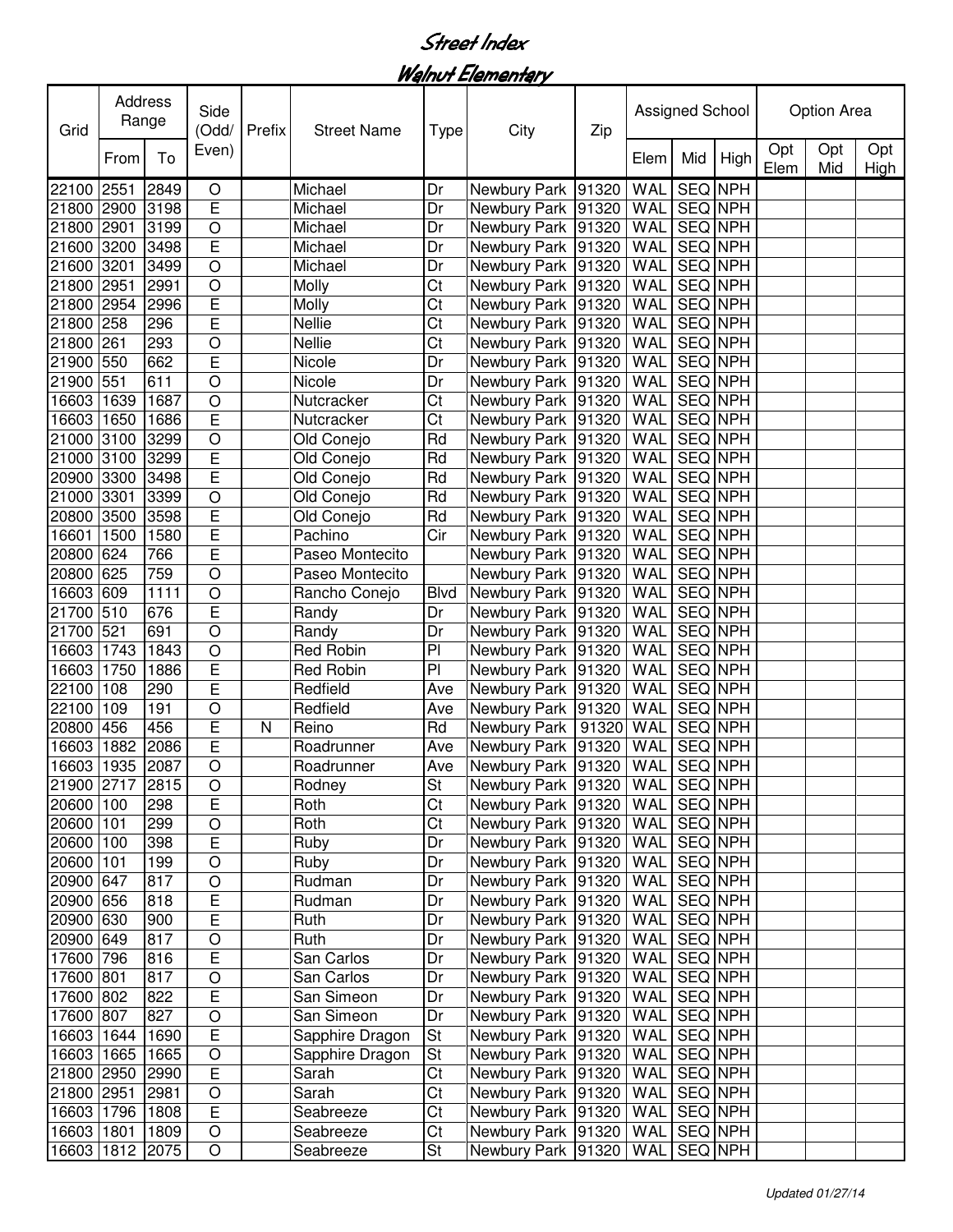Walnut Elementary

| Grid            | Address<br>Range |      | Side<br>(Odd/  | Prefix | <b>Street Name</b>  | Type                     | City                           | Zip | Assigned School |                |          | Option Area |            |             |
|-----------------|------------------|------|----------------|--------|---------------------|--------------------------|--------------------------------|-----|-----------------|----------------|----------|-------------|------------|-------------|
|                 | From             | To   | Even)          |        |                     |                          |                                |     | Elem            |                | Mid High | Opt<br>Elem | Opt<br>Mid | Opt<br>High |
| 16603           | 1812             | 2066 | E              |        | Seabreeze           | St                       | Newbury Park 91320             |     | <b>WAL</b>      | SEQ NPH        |          |             |            |             |
| 20800           | 3633             | 3649 | $\circ$        |        | Seville             | Ct                       | Newbury Park 91320             |     | WAL             | <b>SEQ NPH</b> |          |             |            |             |
| 20800           | 3634             | 3650 | $\overline{E}$ |        | Seville             | Ct                       | Newbury Park 91320             |     | WAL             | SEQ NPH        |          |             |            |             |
| 21900           | 2831             | 3023 | $\circ$        |        | Shirley             | Dr                       | Newbury Park 91320             |     | <b>WAL</b>      | SEQ NPH        |          |             |            |             |
| 21900           | 2840             | 3016 | $\overline{E}$ |        | Shirley             | Dr                       | Newbury Park 91320             |     | WAL             | SEQ NPH        |          |             |            |             |
| 21700           | 3020             | 3020 | $\overline{E}$ |        | Shirley             | Dr                       | Newbury Park 91320             |     | WAL             | SEQ NPH        |          |             |            |             |
| 21700           | 3031             | 3067 | $\circ$        |        | Shirley             | Dr                       | Newbury Park 91320             |     | WAL             | SEQ NPH        |          |             |            |             |
| 18000 1989      |                  | 2069 | $\circ$        |        | Shoemaker           | Ln                       | Newbury Park 91320             |     | WAL             | <b>SEQ NPH</b> |          |             |            |             |
| 18000           | 2028             | 2068 | $\mathsf E$    |        | Shoemaker           | Ln                       | Newbury Park 91320             |     | WAL             | <b>SEQ NPH</b> |          |             |            |             |
| 20800 3519      |                  | 3723 | $\circ$        |        | Spanish Gate        | Dr                       | Newbury Park 91320             |     | WAL             | SEQ NPH        |          |             |            |             |
| 20800           | 3534             | 3722 | $\mathsf E$    |        | Spanish Gate        | Dr                       | Newbury Park 91320             |     | WAL             | <b>SEQ NPH</b> |          |             |            |             |
| 21900           | 501              | 597  | $\circ$        |        | <b>Strauss</b>      | Dr                       | Newbury Park 91320             |     | WAL             | <b>SEQ NPH</b> |          |             |            |             |
| 21900 540       |                  | 596  | E              |        | <b>Strauss</b>      | Dr                       | Newbury Park 91320             |     | WAL             | <b>SEQ NPH</b> |          |             |            |             |
| 21900           | 582              | 642  | Ē              |        | Tara                | St                       | Newbury Park 91320             |     | WAL             | <b>SEQ NPH</b> |          |             |            |             |
| 21900           | 607              | 655  | $\circ$        |        | Tara                | $\overline{\mathsf{St}}$ | Newbury Park 91320             |     | WAL             | <b>SEQ NPH</b> |          |             |            |             |
| 20600 2500      |                  | 2599 | $\circ$        |        | Teller              | Rd                       | Newbury Park 91320             |     | WAL             | <b>SEQ NPH</b> |          |             |            |             |
| 20600           | 2500             | 2599 | E              |        | Teller              | Rd                       | Newbury Park 91320             |     | WAL             | SEQ NPH        |          |             |            |             |
| 22100           | 2516             | 2716 | $\overline{E}$ |        | Theresa             | St                       | Newbury Park 91320             |     | WAL             | <b>SEQ NPH</b> |          |             |            |             |
| 22100           | 2607             | 2681 | $\circ$        |        | Theresa             | $\overline{\mathsf{St}}$ | Newbury Park 91320             |     | WAL             | <b>SEQ NPH</b> |          |             |            |             |
| 22100           | 2904             | 2904 | $\mathsf E$    |        | Theresa             | Dr                       | Newbury Park 91320             |     | WAL             | SEQ NPH        |          |             |            |             |
| 22100 2929      |                  | 2929 | $\circ$        |        | Theresa             | Dr                       | Newbury Park 91320             |     | WAL             | SEQ NPH        |          |             |            |             |
| 21800           | 2930             | 3190 | $\overline{E}$ |        | Theresa             | Dr                       | Newbury Park 91320             |     | WAL             | SEQ NPH        |          |             |            |             |
| 21800           | 2955             | 3025 | $\circ$        |        | Theresa             | Dr                       | Newbury Park 91320             |     | WAL             | SEQ NPH        |          |             |            |             |
| 17600           | 793              | 809  | $\circ$        |        | Tioga               | P                        | Newbury Park 91320             |     | WAL             | SEQ NPH        |          |             |            |             |
| 17600 800       |                  | 808  | $\mathsf E$    |        | Tioga               | PI                       | Newbury Park 91320             |     | WAL             | <b>SEQ NPH</b> |          |             |            |             |
| 20800 3710      |                  | 3722 | $\mathsf E$    |        | Toledo              | Ct                       | Newbury Park 91320             |     | WAL             | SEQ NPH        |          |             |            |             |
| 20800 3711      |                  | 3723 | $\circ$        |        | Toledo              | Ct                       | Newbury Park 91320             |     | WAL             | SEQ NPH        |          |             |            |             |
| 20600           | 830              | 1180 | $\overline{E}$ |        | Tourmaline          | Dr                       | Newbury Park 91320             |     | WAL             | SEQ NPH        |          |             |            |             |
| 20600           | 1107             | 1175 | $\circ$        |        | Tourmaline          | Dr                       | Newbury Park 91320             |     | WAL             | SEQ NPH        |          |             |            |             |
| 20600 2450      |                  | 2580 | E              |        | Turquoise           | Cir                      | Newbury Park 91320             |     | WAL             | <b>SEQ NPH</b> |          |             |            |             |
| 20600 2575      |                  | 2581 | $\circ$        |        | Turquoise           | Cir                      | Newbury Park 91320             |     | <b>WAL</b>      | SEQ NPH        |          |             |            |             |
| 16602 1104 1122 |                  |      | $\overline{E}$ |        | <b>Turtle Creek</b> | Ln                       | Newbury Park 91320 WAL SEQ NPH |     |                 |                |          |             |            |             |
| 16602 1105 1123 |                  |      | $\bigcirc$     |        | <b>Turtle Creek</b> | Ln                       | Newbury Park 91320             |     | WAL             | SEQ NPH        |          |             |            |             |
| 22100 108       |                  | 190  | $\mathsf E$    |        | Urbana              | Ave                      | Newbury Park 91320             |     | WAL             | SEQ NPH        |          |             |            |             |
| 22100 131       |                  | 153  | $\circ$        |        | Urbana              | Ave                      | Newbury Park 91320             |     | <b>WAL</b>      | <b>SEQ NPH</b> |          |             |            |             |
| 21000 633       |                  | 875  | $\circ$        |        | Verna               | Ave                      | Newbury Park 91320             |     | <b>WAL</b>      | <b>SEQ NPH</b> |          |             |            |             |
| 21000 652       |                  | 876  | $\overline{E}$ |        | Verna               | Ave                      | Newbury Park 91320             |     | <b>WAL</b>      | SEQ NPH        |          |             |            |             |
| 16601           | 1750             | 1850 | $\mathsf E$    |        | Via Petirrojo       |                          | Newbury Park 91320             |     | WAL             | SEQ NPH        |          |             |            |             |
| 21800           | 120              | 292  | $\overline{E}$ |        | Virginia            | Dr                       | Newbury Park 91320             |     | WAL             | SEQ NPH        |          |             |            |             |
| 16603 2018      |                  | 2038 | E              |        | Warble              | Ct                       | Newbury Park 91320             |     | WAL             | SEQ NPH        |          |             |            |             |
| 16603 2019      |                  | 2043 | $\bigcirc$     |        | Warble              | Ct                       | Newbury Park 91320             |     | <b>WAL</b>      | SEQ NPH        |          |             |            |             |
| 16602 1502      |                  | 1514 | $\mathsf E$    |        | Warmsprings         | Ave                      | Newbury Park 91320             |     | WAL             | SEQ NPH        |          |             |            |             |
| 21500 427       |                  | 609  | $\circ$        | N      | Wendy               | Dr                       | Newbury Park 91320             |     | WAL             | SEQ NPH        |          |             |            |             |
| 21700 450       |                  | 654  | $\mathsf E$    | N      | Wendy               | Dr                       | Newbury Park 91320             |     | WAL             | SEQ NPH        |          |             |            |             |
| 21600           | 109              | 291  | $\circ$        | N      | Wendy               | Dr                       | Newbury Park 91320             |     | <b>WAL</b>      | SEQ NPH        |          |             |            |             |
| 21800           | 124              | 290  | $\mathsf E$    | N      | Wendy               | Dr                       | Newbury Park 91320             |     | WAL             | SEQ NPH        |          |             |            |             |
| 21000           | 643              | 683  | $\circ$        | N      | Wendy               | Dr                       | Newbury Park 91320             |     | WAL             | SEQ NPH        |          |             |            |             |
| 21901           | 700              | 700  | $\mathsf E$    | N      | Wendy               | Dr                       | Newbury Park 91320             |     | WAL             | SEQ NPH        |          |             |            |             |
| 18000           | 1985             | 2065 | $\bigcirc$     |        | Wheelwright         | Ln                       | Newbury Park 91320             |     | WAL             | SEQ NPH        |          |             |            |             |
| 18000           | 1992             | 2064 | $\mathsf E$    |        | Wheelwright         | Ln                       | Newbury Park 91320             |     | WAL             | SEQ NPH        |          |             |            |             |
| 21500 3308      |                  | 3494 | E              |        | William             | Dr                       | Newbury Park 91320             |     | WAL             | SEQ NPH        |          |             |            |             |